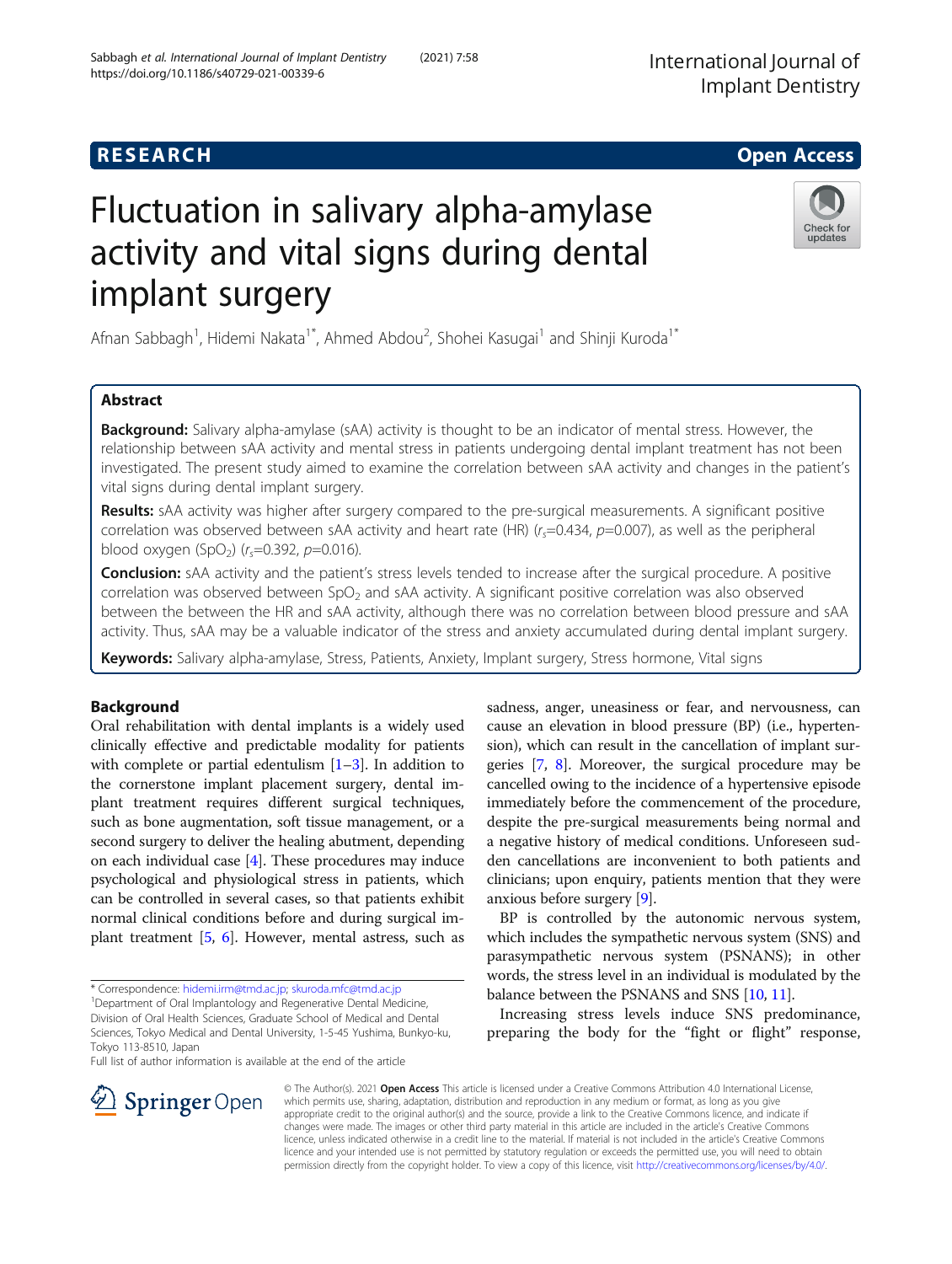thereby increasing BP by increasing the heart rate (HR) and inducing contraction of the peripheral blood vessels.

Since anxiety is a form of psychological stress, an increase in anxiety results in a surge in stress levels [[12](#page-6-0), [13\]](#page-6-0). The human body reacts automatically in response to stress. Therefore, evaluating anxiety and/or stress levels in patients would be useful to ensure patient safety during treatment. Various questionnaires have been used to assess the degree of anxiety that have been shown to have simple application in routine clinical practice.

Cortisol levels in the peripheral blood have been used to evaluate stress levels, since the increase in stress promotes the secretion of cortisol from the adrenal glands [[14,](#page-6-0) [15](#page-6-0)]. Furthermore, studies have reported that alphaamylase activity in the saliva also increases with the increase in stress [[16,](#page-6-0) [17](#page-6-0)]. The measurement of salivary alpha-amylase (sAA) activity is currently possible within less than 1 min, whereas the measurement of cortisol requires more time. Thus, the measurement of sAA would be advantageous for evaluating stress levels in patients in routine dental practice.

One study showed that sAA activity increased significantly when patients were exposed to a stressful condition compared to a relaxed condition [\[18\]](#page-6-0). Another study reported a significant correlation between the State/Trait Anxiety Inventory score and alpha-amylase levels [[19\]](#page-6-0).

The present study aimed to examine the anxiety and stress levels of patients who underwent dental implant surgery based on the activity of sAA before and after the procedure, in addition to the evalution of their vital signs. The purpose of this study was to examine the correlation between sAA activity, as an efficient stress biomarker for anxiety, and stress levels, as measured by the changes in the vital signs, such as BP, HR, and oxygen level, in patients undergoing dental implant surgery. The measurement of sAA activity acted as an adjunctive indicator for stress and anxiety and we assessed the relationship and correlation between sAA and these vital signs to test this hypothesis.

## Materials and methods

## Design and setting

This clinical study incorporated a prospective, non-controlled, non-interventionist design and was conducted at Tokyo Medical and Dental University's Dental Hospital. Patients were recruited from the outpatient clinic.

### Ethical considerations

This study was approved by the ethics committee of Tokyo Dental and Medical University (approval numbers: D2020-027 and D2020-028).

#### **Participants**

A total of 44 patients who underwent surgery for dental implant placement were recruited, including 28 women and 16 men. The participants' mean age was 62 years. We divided patients into the following (two) main groups, depending on the type of implant surgery: the first surgery ( $n= 19$ ) and second implant surgery( $n=22$ ) groups. Only three patients underwent connective tissue graft placement. However, the final sample size was reduced to 40 patients, as three patients were excluded because of incorrect data and the fourth patient cancelled the procedure due to a hypertensive crisis.

The exclusion criteria for this study were as follows: (1) uncontrolled diabetes, (2) pregnancy or nursing, (3) substance abuse, (4) very heavy smoking habit ( $\geq 11$  cigarettes/day), (4) treatment with intravenous aminobisphosphonates, (5) severe bruxism, (6) untreated periodontitis, (7) poor oral hygiene, and (8) untreated mental disorders. The purpose of the study was explained to all patients, and consent was obtained.

Salivary amylase activity and vital sign measurement Salivary amylase activity was measured using a handheld salivary amylase monitor (NIPRO, Osaka, Japan). This analyzer enables automatic and time-efficient measurement of salivary amylase activity using a dry-chemical system, within approximately 1 min from the collection of saliva to the completion of measurement. The tip of the testing strip was placed under the tongue for 30 s to collect a sufficient amount of saliva so that it would completely cover the testing strip. Thereafter, it was removed from the mouth, and the other end of the tip was pulled slowly until it clicked and the testing strip was immediately inserted into the device. The plastic arm was pulled upwards, setting off a 10-s countdown on the device's screen. Subsequently, the testing strip was pulled partially until it clicked again, and the result was displayed on the screen after an additional 10 s.

The tip of the testing strip was soaked in a buffer containing 2-chloro-4-nitrophenyl-4-O-beta-D-galactopyranosylmaltoside (Gal-G2-CNP), which acts as a substrate and chromogen, and dried. One-unit activity (U) per mass of enzyme is defined as the amount of enzyme whose activity produces 1 μmol of the reducing sugar maltose in 1 min [\[20](#page-6-0)].

We also measured all vital signs of all patients with the hospital monitor [HR, BP (Table [1\)](#page-2-0), peripheral blood oxygen saturation (SpO<sub>2</sub>), and body temperature] at three time-points: (1) before, (2) during, and (3) after surgery.

The first sAA sample was obtained and analyzed immediately before surgery, i.e., prior to the administration of local or intravenous anesthesia. Another sample was obtained immediately after the completion of surgery and before the patient rinsed his/her mouth.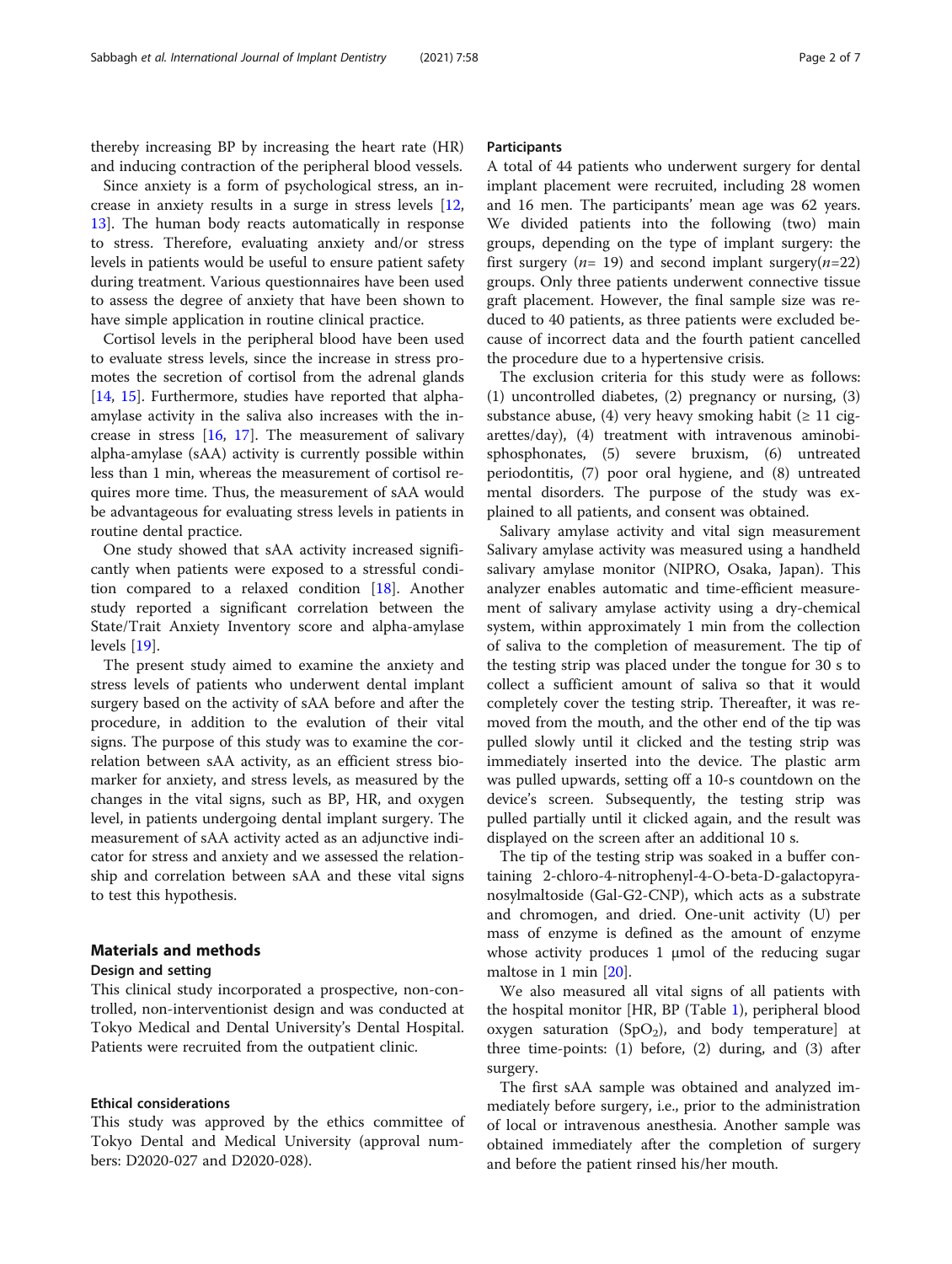<span id="page-2-0"></span>Table 1 Reference values of blood pressure (mmHg)

| Normal              | Less than 120/80      |
|---------------------|-----------------------|
| Flevated            | 120-129/80            |
| High (stage 1)      | 130-139/80-89         |
| High (stage 2)      | $\geq$ 140/ $\geq$ 90 |
| Hypertensive crisis | >180/>120             |

Table 3 Paired comparison between the different parameters before and after surgery

|                  | <b>Before</b>  | After          | <b>Difference</b> | <i>p</i> value |
|------------------|----------------|----------------|-------------------|----------------|
| sAA              | $10.8 + 22.5$  | $18.5 + 23$    | $-7.7 + 33.5$     | $< 0.001*$     |
| <b>HR</b>        | $79.2 + 11.9$  | $75.2 + 11.9$  | $5.4 + 17.9$      | 0.073          |
| SpO <sub>2</sub> | $96.9 + 1.6$   | $97.4 \pm 1.3$ | $4.7 + 12.3$      | 0.102          |
| BP (systolic)    | $141.5 + 19.6$ | $136.1 + 18.3$ | $4 + 6.6$         | $0.001*$       |
| BP (diastolic)   | $82.1 + 13.5$  | $77.4 + 11.8$  | $-0.4 + 1.5$      | 0.084          |
| *Significant     |                |                |                   |                |

BP: blood pressure, sAA: salivary alpha-amylase, HR: heart rate, SpO2:

## Statistical analysis

The Kolmogorov–Smirnov test was used to assess the normality of data distribution. The preoperative and postoperative amylase and  $SpO<sub>2</sub>$  values were compared using the Wilcoxon signed-rank, owing to their nonparametric distribution. The preoperative and postoperative BP and HR values were compared using the paired t-test, owing to their parametric distribution. The differences between the preoperative and postoperative values of all variables were calculated, and Spearman's correlation was performed to assess the correlation between the different variables. Statistical analysis was conducted using the IBM SPSS Statistical Software version 23 (Armonk, USA).

## Results

Table 2 summarizes the descriptive statistics for the entire study sample.

A significant increase was observed in sAA after implant surgery  $(p<0.001)$ . On the other hand, the changes in the postoperative HR and  $SpO<sub>2</sub>$  values were not significant ( $p=0.073$  and 0.102, respectively). Only the systolic BP decreased significantly after surgery  $(p=0.001)$ (Figs. [1](#page-3-0), [2](#page-3-0) and [3,](#page-4-0) Table 3).

peripheral blood oxygen saturation

A significant positive correlation was observed between sAA and HR  $(r_s=0.434, p=0.007)$  $(r_s=0.434, p=0.007)$  $(r_s=0.434, p=0.007)$  (Fig. 4b). A significant positive correlation was also observed between sAA and  $SpO<sub>2</sub>$  ( $r<sub>s</sub>=0.392$ ,  $p=0.016$ ) (Fig. [4](#page-5-0)a). Conversely, the correlation between sAA and BP was insignificant (systolic;  $r_s$ =0.078,  $p$ = 0.646, diastolic;  $r_s$ =0.195,  $p$ =0.247) (Fig. [4](#page-5-0)c, d, Table [4\)](#page-4-0).

Eight patients in this study exhibited high sAA activity on the follow-up measurement (i.e., after surgery), compared to only three patients who exhibited high sAA activity before surgery. This may be indicative of the increase in the patients' stress levels during surgery, which would be related to the surge in sAA activity.

## **Discussion**

The activity of sAA is affected by several factors, which mainly include physical and psychological stressors. A study has reported that sAA activity increases in response to the acute stress induced by venepuncture during a periodic medical examination

Table 2 Descriptive statistics for the outcomes investigated in this study

|                                        |                     | <b>Before</b>   |               | After           |                |
|----------------------------------------|---------------------|-----------------|---------------|-----------------|----------------|
| Sex $[n(\%)]$                          | Female              | 24 (64.9)       |               | 24 (64.9)       |                |
|                                        | Male                | 13(35.1)        |               | 13(35.1)        |                |
| Operation type $[n(\%)]$               | 1st                 | 17(45.9)        |               | 17 (45.9)       |                |
|                                        | 2nd                 | 20(54.1)        |               | 20 (54.1)       |                |
| Blood pressure $[n(\%)]$               | Normal              | 4(10.8)         |               | 9(24.3)         |                |
|                                        | Elevated            | 6(16.2)         | High 33(89.2) | 6(16.2)         | High 28 (78.7) |
|                                        | High (stage 1)      | 7(18.9)         |               | 1(2.7)          |                |
|                                        | High (stage 2)      | 17 (45.9)       |               | 21 (56.8)       |                |
|                                        | Hypertensive Crisis | 3(8.1)          |               | 0(0)            |                |
| Salivary alpha-amylase score $[n(\%)]$ | Score 1             | 34 (91.9)       |               | 29 (78.4)       |                |
|                                        | Score 2             | 2(5.4)          | High 3 (8.1)  | 1(2.7)          | High 8 (21.6)  |
|                                        | Score 3             | 0(0)            |               | 6(16.2)         |                |
|                                        | Score 4             | 1(2.7)          |               | 1(2.7)          |                |
| Heart rate [mean $\pm$ SD]             |                     | $79.2 \pm 11.9$ |               | $75.2 \pm 11.9$ |                |
| Oxygen level [mean $\pm$ SD]           |                     | $96.9 \pm 1.6$  |               | $97.4 \pm 1.3$  |                |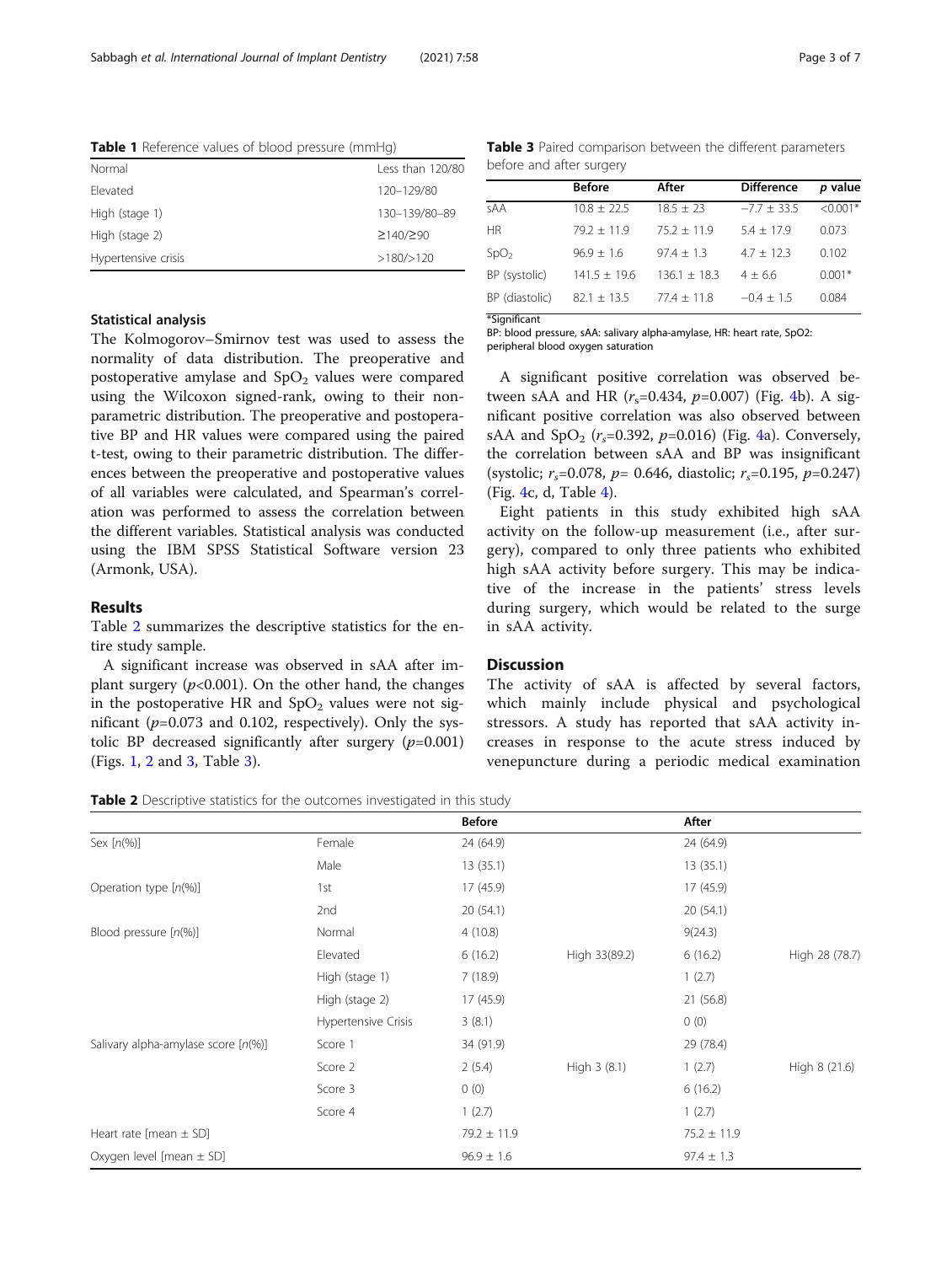<span id="page-3-0"></span>

and remains elevated 15 min after the procedure [\[21\]](#page-6-0). Another study reported significant differences in sAA, salivary cortisol, plasma catecholamines, and cardiovascular parameters between the stress and resting conditions [[17](#page-6-0)]. Ali et al. reported that sAA activity was elevated during and even 15 min after venepuncture [\[21](#page-6-0)], even though venepuncture during periodic occupational health examinations is less invasive than the procedures used in dental implant-related surgeries. Similarly, our study found that sAA activity was elevated after surgery, even though the

other vital signs returned to normal immediately. Thus, the results suggest that sAA activity is elevated because of the fear of pain or stress, and the elevation can last long enough to enable subsequent monitoring. This implies that sAA activity can be used as an additional method to monitor the patient's history of mental and physical stress or the accumulation of such stress perioperatively.

Invasive major surgeries are usually performed under general anesthesia, which means that the patient is unconscious and does not experience fear of pain or

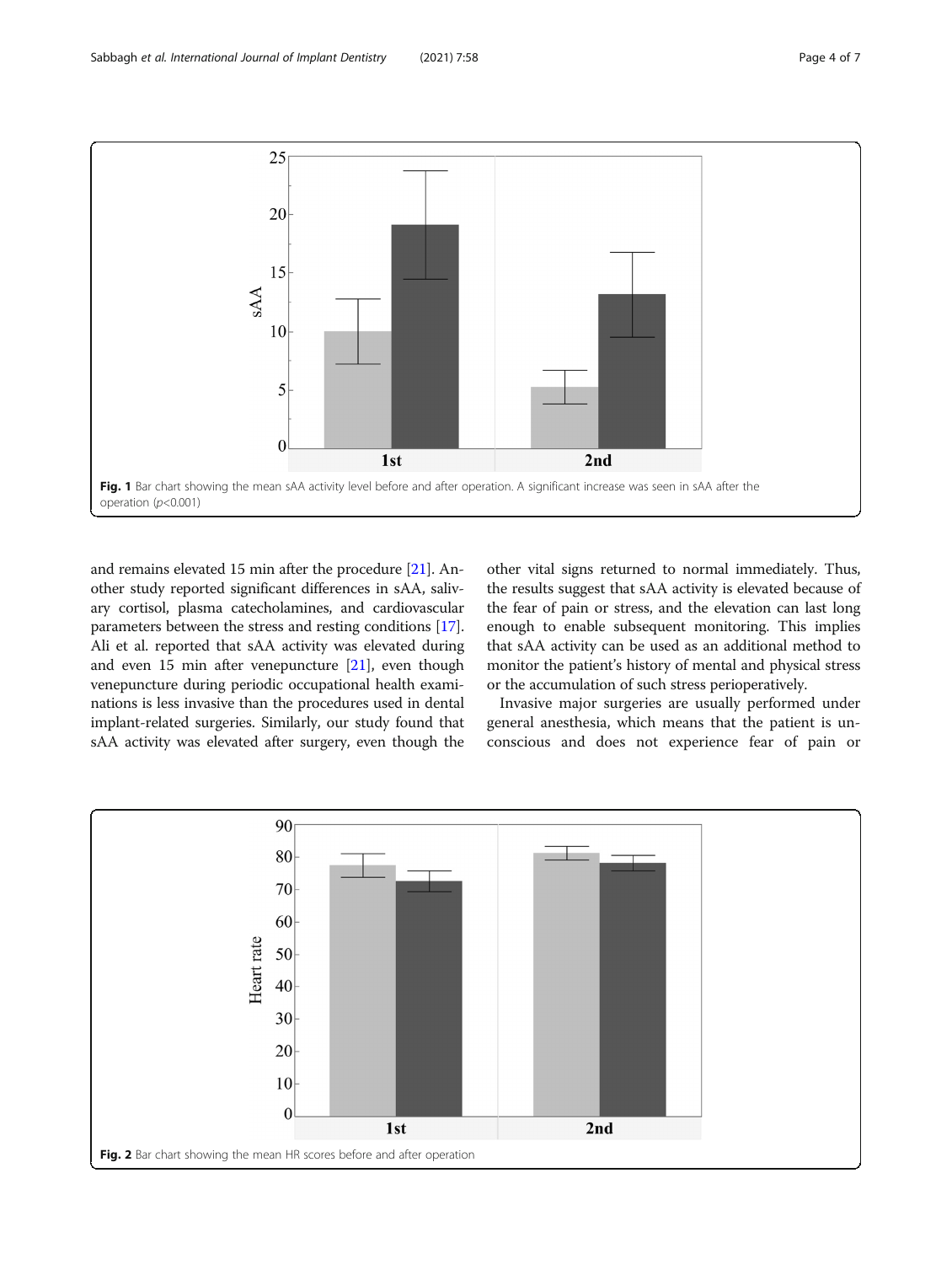<span id="page-4-0"></span>

mental stress during the procedure, irrespective of the operative time, whereas the patient must keep his/her mouth open during dental surgery, and the sound and sensation of drilling in the jawbone may cause a certain level of stress or fear since the patient is completely or partially conscious. Additionally, the patients cannot see their oral cavity during these procedures, which may induce severe anxiety in some individuals. We opine that evaluating the patient's anxiety fosters improvement in the preoperative informed consent taking activity and the surgical environment.

In this study, sAA activity was elevated predominantly in the postoperative measurement, which may be attributed to several factors. The duration of surgery may be one such factor, which may affect the stress level of the patient. Another factor may be related to patient exhaustion: if the surgery is long, the patient may get tired, causing the stress level to rise [[22\]](#page-6-0). Furthermore, the proportion of patients with high sAA activity (>31: somewhat stressed level in

Table 4 Correlation between the differences in the observed parameters after surgery

|                                | HR | $SpO2$ BP           | (systolic) | ВP<br>(diastolic) |
|--------------------------------|----|---------------------|------------|-------------------|
| sAA Correlation<br>coefficient |    | 0.434 0.392 0.078   |            | 0.195             |
| p value                        |    | $0.007*0.016*0.646$ |            | 0.247             |
|                                |    |                     |            |                   |

\* Significant

HR: hear rate, sAA: salivary alpha-amylase, BP: blood pressure, SpO2: peripheral blood oxygen saturation

accordance with Table [5\)](#page-5-0) was greater after surgery than that before surgery. This may be representative of the surge in the patient's stress level during surgery, which would be related to an increase in sAA activity. We also observed a significant correlation between sAA activity and HR, indicating that it may be a valuable biomarker for evaluating stress and anxiety in dental patients [\[23](#page-6-0)].

One of the patients developed a hypertensive crisis, which led to cancellation of surgery and exclusion of data from the final analysis. We measured his sAA activity, which was 69 kIU/L (very stressed, based on Table [1](#page-2-0)). We assumed that this patient was very stressed, and his BP and sAA activity may have been correlated and increased due to anxiety and stress [[5\]](#page-6-0). However, our study did not find any statistically significant correlation between sAA and BP.

We could not determine whether intravenous or local anesthesia had any effect on sAA, owing to the limited sample size of our study. However, most patients who underwent intravenous anesthesia exhibited an increase in the sAA activity during the postoperative measurement. Furthermore, our results showed an increase in the overall postoperative measurement of SAA activity. No difference was detected with respect to the type and duration of surgery.

In our study, the operative time was higher for the first surgery (median=56.5 and range=35 min) compared to the second surgery (median=27 and range=15.8 min). The operative time was excluded from comparison, as was the comparison between the first and second surgeries. Our principal aim was to monitor sAA activity and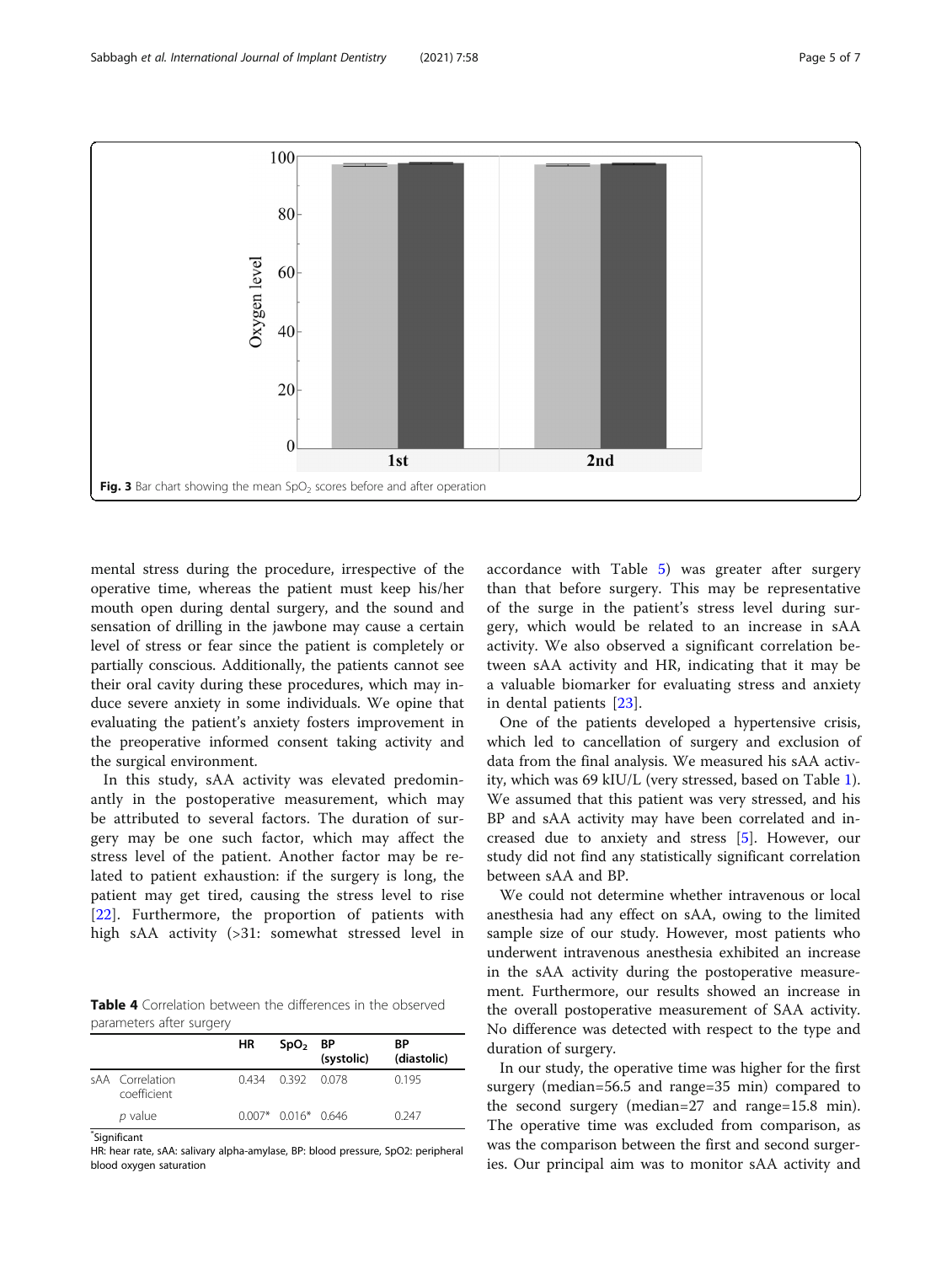<span id="page-5-0"></span>

its correlation with other measurable variables as a general effect, irrespective of other variables.

Further studies are required to evaluate the difference in sAA activity caused by the operative time, surgical procedure, sex-based differences, and types of anesthesia.

## Conclusion

This study found a significant positive correlation between sAA activity and HR; furthermore,  $SpO<sub>2</sub>$  and sAA activity also showed a significant positive correlation.

Our results found no correlation between BP and sAA. Finally, sAA activity may provide additional information to monitor the history of the patient's mental and physical stress or the accumulation of such stress during dental implant surgery.

| Table 5 Reference values for salivary alpha-amylase |  |  |
|-----------------------------------------------------|--|--|
|-----------------------------------------------------|--|--|

| Results (kIU/L) | <b>Stress level</b> |  |
|-----------------|---------------------|--|
| $0 - 30$        | None                |  |
| $31 - 45$       | Somewhat stressed   |  |
| $46 - 60$       | Stressed            |  |
| >61             | Very stressed       |  |
|                 |                     |  |

#### **Abbreviations**

ANS: Autonomic nervous system; LA: Local anesthesia; IV: Intravenous anesthesia; PSNANS: Parasympathetic nervous system; sAA: Salivary alphaamylase; SNS: Sympathetic nervous system; SpO<sub>2</sub>: Peripheral blood oxygen saturation

#### Acknowledgements

The authors wish to thank the Department of Oral Implantology & Regenerative Dental Medicine and colleagues for their cooperation.

#### Authors' contributions

A.S., H.N., and S.K. contributed to the conception of the study. A.S. and H.N acquired the data. A.S., H.N., and A.A analyzed the data. A.S. and H.N. drafted the manuscript and revised it. S.K. and S.K. revised the final version. All authors have read and approved the final manuscript.

### Author's information

Not applicable.

### Funding

This study was supported by the Tokyo Medical and Dental University, PhD program.

#### Availability of data and materials

The datasets used and/or analyzed during the current study are available from the corresponding author on reasonable request.

## **Declarations**

#### Ethics approval and consent to participate

This study was approved by the ethical committee of Tokyo Medical and Dental University under approval numbers D2020-027 and D2020-028. The purpose of the study was explained to all patients, and informed consent was obtained.